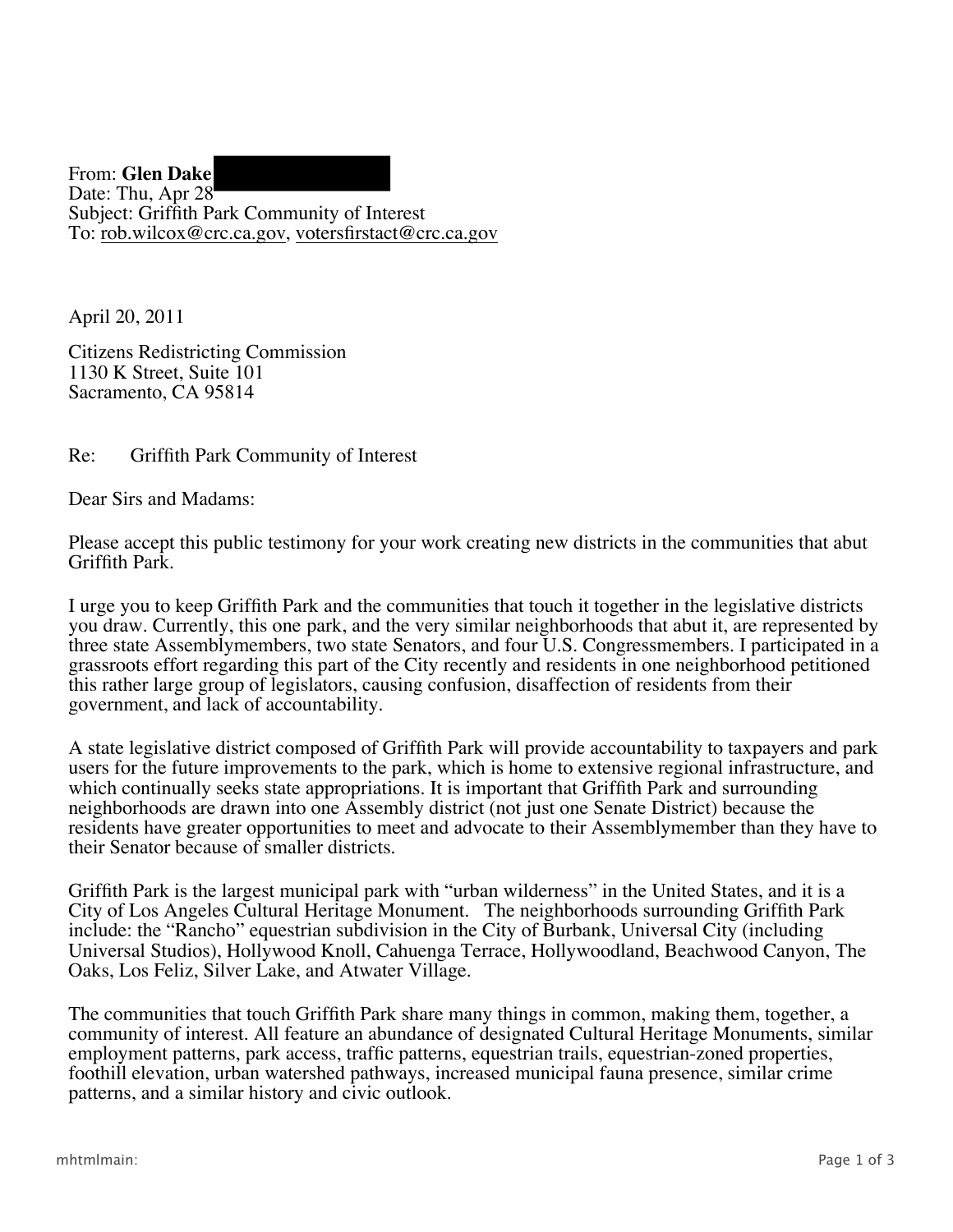presenting the same challenges, particularly for pet ownership and refuse disposal to residents of the For example, the neighborhoods surrounding Griffith Park all share similar traffic patterns, ie, they face more traffic on weekends than weekdays, patterns that are diametrically opposed to other neighborhoods in close proximity. Many of the neighborhoods bordering the park feature horse properties, which are otherwise rare in the modern urban context. Preserving the semi-rural nature of the equestrian properties and the other park-adjacent properties is a major goal of area homeowners. Griffith Park is home to mule deer, coyotes, hawks, and several other wildlife species not typically seen in Los Angeles County, and this wildlife forage in the surrounding urban neighborhoods various neighborhoods in this topic of State regulatory authority.

The neighborhoods surrounding Griffith Park, because of their semi-rural or wilderness-adjacent character, face similar crime profiles. All have occasional issues with drunk driving through the neighborhoods after special events, individuals passing through the residential neighborhoods to commit crime in the Park, and large numbers of drivers on neighborhood streets used to access the Park. Those neighborhoods thus share many of the same concerns when it comes to crime and criminal-justice issues.

For these reasons and others, the communities surrounding Griffith Park should be kept in the same legislative districts. Our ability to access our governmental leaders on the unique concerns detailed above is improved when districts are arranged to keep communities which share so many characteristics together, to allow the residents of the local neighborhoods to petition their governments effectively. We thank you for your consideration of these points and concerns as you embark on drawing the lines that will affect our neighborhoods.

Sincerely,

Glen Dake\_signa.jpg

Glen C. Dake

Director, Los Angeles Community Garden Council (a CA non-profit corporation)\*

Director, Los Angeles Neighborhood Land Trust (a CA non-profit corporation)\*

Member, Los Angeles Cultural Heritage Commission (2008-2010)\*

\*title provided for identification only